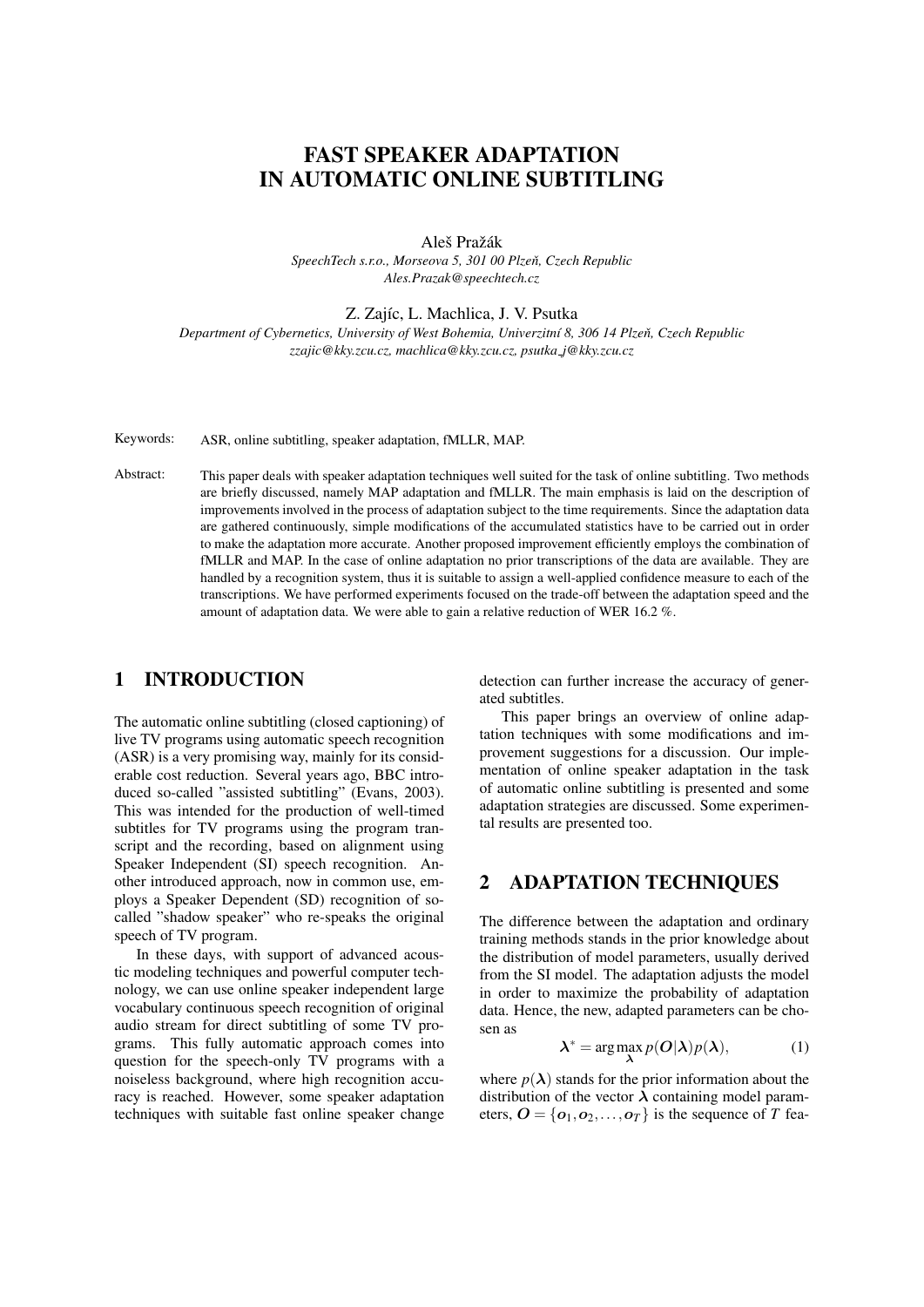ture vectors related to one speaker,  $\lambda^*$  is the best estimation of parameters of the SD model. We will focus on HMMs with output probabilities of states represented by GMMs. GMM of the *j*-th state is characterized by a set  $\boldsymbol{\lambda}_j = \{\omega_{jm}, \boldsymbol{\mu}_{jm}, \boldsymbol{C}_{jm}\}_{m=1}^{M_j}$  $\sum_{m=1}^{m}$ , where  $M_j$  is the number of mixtures,  $\omega_{jm}$ ,  $\mu_{jm}$  and  $C_{jm}$  are weight, mean and variance of the *m*-th mixture, respectively.

The adaptation techniques do not access the data directly, but only through some statistics, which are accumulated beforehand. Let us define these statistics:

$$
\gamma_{jm}(t) = \frac{\omega_{jm} p(o(t)|jm)}{\sum_{m=1}^{M} \omega_{jm} p(o(t)|jm)} \tag{2}
$$

stands for the *m*-th mixtures' posterior of the *j*-th state of the HMM,

$$
\varepsilon_{jm}(\boldsymbol{o}) = \frac{\sum_{t=1}^{T} \gamma_{jm}(t) o(t)}{\sum_{t=1}^{T} \gamma_{jm}(t)}, \quad c_{jm} = \sum_{t=1}^{T} \gamma_{jm}(t), \tag{3}
$$

where *cjm* is the soft count of mixture *m* and  $\varepsilon_{jm}(\boldsymbol{o})$  represents the average of features that are assigned to mixture *m* in the *j*-th state of the HMM. It is necessary to accumulate also the statistic  $\varepsilon_{jm}(\boldsymbol{oo}^T)$ , which can be computed in analogy with (3). Note that  $\sigma_{jm}^2 = \text{diag}(C_{jm})$  is the diagonal of the covariance matrix  $C_{jm}$ .

# 2.1 Maximum A-posteriori Probability (MAP) Adaptation

MAP is based on the Bayes method for estimation of the acoustic model parameters, with the unit loss function (Gauvain and Lee, 1994). MAP adapts each of the parameters separately; therefore it is necessary to have for all the parameters enough adaptation data. Otherwise, the result of adaptation would be negligible. The balance between old and new parameters is determined using a user-defined parameter.

# 2.2 Linear Transformations based on Maximum Likelihood

The advantage over the MAP technique is that the number of available model parameters is reduced via clustering of similar model components (Gales, 1996). A well suited clustering method used for this purpose is based on Regression Trees (RTs), where each of the leaves in the tree contains a set of mixture components (e.g. mixture means). The leaves are merged (exploiting a criterion) until the final root node so that a RT is formed. The transformation matrices are estimated only for nodes with sufficient amount of data. Hence, their occupations have to be



Figure 1: Example of a binary regression tree. The numbers assigned to nodes/clusters are their occupation counts. Nodes  $C_1$  and  $C_2$  have occupations lesser then the threshold  $Th = 700$ , therefore the mixture components located in  $C_1$ and  $C_2$  will be transformed utilizing transformations computed for node  $C_7$ .  $D$  denotes the depth in the tree.

greater than an empirically determined threshold *T h*. Note that the occupation of the *n*-th node can be computed according to  $occ(n) = \sum_{m \in K_n} c_m$ , where  $c_m$  was specified in (3) and  $K_n$  represents the content of the *n*-th cluster. As the same transformation is used for all parameters from the same cluster  $K_n, n = 1, \ldots, N$ , less amount of adaptation data is needed. An example of a RT is depicted in Figure 1.

For the task of online recognition the feature transformation is preferable because of implementation reasons (Machlica et al., 2009).

#### 2.2.1 Feature Maximum Likelihood Linear Regression (fMLLR)

The method is based upon feature transformation:

$$
\bar{\boldsymbol{o}}_t = \boldsymbol{A}_{(n)} \boldsymbol{o}_t + \boldsymbol{b}_{(n)} = \boldsymbol{W}_{(n)} \boldsymbol{\xi}(t) \,, \tag{4}
$$

where  $W_{(n)} = [A_{(n)}, b_{(n)}]$  stands for the transformation matrix corresponding to the *n*-th cluster  $K_n$  and  $\xi(t) = [\sigma_t^T, 1]^T$  represents the extended feature vector. The objective function that has to be maximized (Povey and Saon, 2006) has the form

$$
\log |A_{(n)}| - \sum_{i=1}^{I} \boldsymbol{w}_{(n)i}^{\mathrm{T}} \boldsymbol{k}_i - 0.5 \boldsymbol{w}_{(n)i}^{\mathrm{T}} \boldsymbol{G}_{(n)i} \boldsymbol{w}_{(n)i}, \quad (5)
$$

where the column vector  $w_{(n)i}$  equals the transpose of the *i*-th row of  $W_{(n)}$ ,

$$
\boldsymbol{k}_{(n)i} = \sum_{m \in K_n} \frac{c_m \mu_{mi} \varepsilon_m(\boldsymbol{\xi})}{\sigma_{mi}^2}, \ \boldsymbol{G}_{(n)i} = \sum_{m \in K_n} \frac{c_m \varepsilon_m(\boldsymbol{\xi} \boldsymbol{\xi}^T)}{\sigma_{mi}^2}
$$
(6)

and

$$
\varepsilon_m(\boldsymbol{\xi}) = \left[\varepsilon_m^{\mathrm{T}}(\boldsymbol{o}), 1\right]^{\mathrm{T}}, \ \varepsilon_m(\boldsymbol{\xi}\boldsymbol{\xi}^{\mathrm{T}}) = \begin{bmatrix} \varepsilon_m(\boldsymbol{o}\boldsymbol{o}^{\mathrm{T}}) & \varepsilon_m(\boldsymbol{o})\\ \varepsilon_m^{\mathrm{T}}(\boldsymbol{o}) & 1\\ 0 & (7) \end{bmatrix}.
$$

The solution can be expressed as:

$$
\boldsymbol{w}_{(n)i} = \boldsymbol{G}_{(n)i}^{-1} \left( \frac{\boldsymbol{v}_{(n)i}}{\boldsymbol{\alpha}_{(n)}} + \boldsymbol{k}_{(n)i} \right), \qquad (8)
$$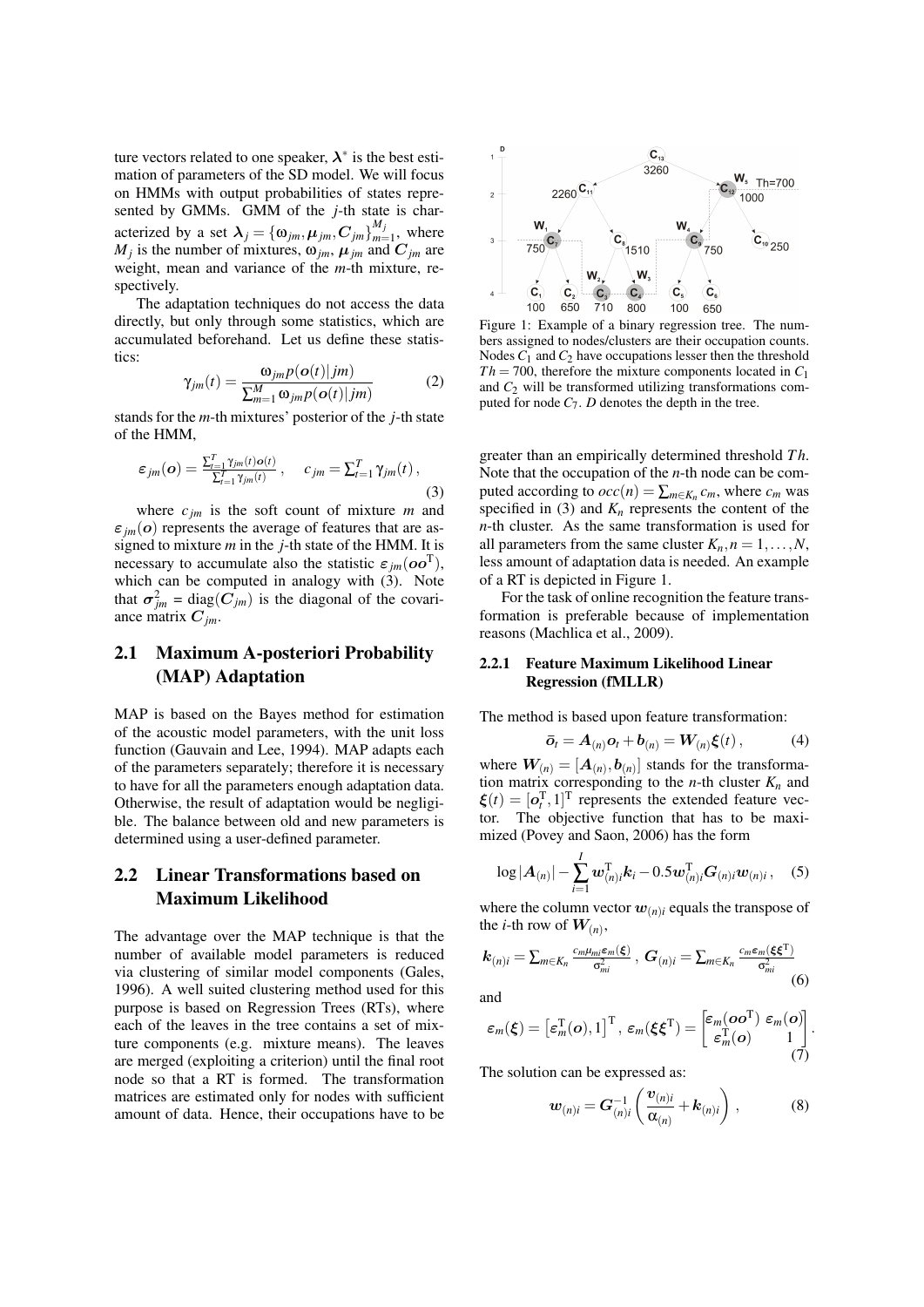where  $\alpha_{(n)} = \boldsymbol{w}_{(n)i}^{\mathrm{T}} \boldsymbol{v}_{(n)i}$  and  $\boldsymbol{v}_{(n)i}$  stands for the transpose of the *i*-th row of cofactors of the matrix  $A_{(n)}$ extended with a zero in the last dimension. Note that  $w_{(n)i}$  has to be computed iteratively, thus matrices  $\mathbf{A}_{(n)}$  and  $\mathbf{b}_{(n)}$  have to be correctly initialized first. For further details see (Gales, 1997).

#### 2.2.2 Incremental Approach to fMLLR

In the online recognition, the adaptation has to be performed iteratively whenever the amount of adaption data reaches the pre-specified level. Hence, the subsequent recognition becomes more accurate. Recall that fMLLR operates with *model dependent statistics* (2) and (3), which are in the case of incremental adaptation accumulated continuously along with incoming data. Thus, statistics happen to be inconsistent between distinct iterations.

There are two possibilities, either accumulate all the data in the original space, or after each adaptation (iteration) transform the previous statistics into the new space formed by the new transformation matrices  $A_{(n)}^{k+1}$ ,  $b_{(n)}^{k+1}$ . In the latter case, there is no need to transform directly the statistics  $\varepsilon_{jm}(\boldsymbol{o}), \varepsilon_{jm}(\boldsymbol{o}\boldsymbol{o}^{\mathrm{T}})$ . Instead, the matrices in (6) can be transformed, what significantly reduces the number of multiplications (number of mixtures in the HMM vs. number of clusters). The transformation formulas are (Li et al., 2002):

$$
\mathbf{k}_{(n)i}^{k+1} = \hat{\mathbf{W}} \mathbf{k}_{(n)i}^k, \ \mathbf{G}_{(n)i}^{k+1} = \hat{\mathbf{W}} \mathbf{G}_{(n)i}^k \hat{\mathbf{W}}^{\mathrm{T}}, \quad (9)
$$

where

$$
\hat{\mathbf{W}} = \left[ \begin{array}{cc} \hat{\mathbf{A}}_{(n)} & \hat{\mathbf{b}}_{(n)} \\ 0 & 1 \end{array} \right],\tag{10}
$$

and  $\hat{A}_{(n)}$ ,  $\hat{b}_{(n)}$  denote the newly computed transformation matrices. The final transformation matrices  $A_{(n)}^{k+1}, b_{(n)}^{k+1}$  are given as (assuming no change in clusters  $K_n$ ,  $n = 1,...,N$ :

$$
\mathbf{A}_{(n)}^{k+1} = \hat{\mathbf{A}}_{(n)} \mathbf{A}_{(n)}^k, \; \mathbf{b}_{(n)}^{k+1} = \hat{\mathbf{A}}_{(n)} \mathbf{b}_{(n)}^k + \hat{\mathbf{b}}_{(n)} \,. \tag{11}
$$

It is appropriate to wait until the increase of information is sufficient so that the newly formed transformation matrices are well-conditioned and the new iteration reasonably improves the recognition (Machlica et al., 2009).

### 2.3 Combination of MAP and fMLLR

As MAP and fMLLR work in different ways, it would be suitable to combine them. A simple method would be to run MAP and fMLLR subsequently in two passes, where fMLLR should be followed by MAP. The fMLLR method transforms all the mixtures from

the same cluster at once, thus also mixtures with insufficient amount of adaptation data. The second pass (MAP adaptation) can be thought of as a refinement stage of mixtures with sufficient amount of data (MAP affects each of the mixtures separately – more precise). The suitability of MAP after fMLLR combination was also proved by experiments (Zajíc et al., 2009).

The main disadvantage of such an approach is the need to compute the statistics defined in Section 2 twice. Hence, it would be suitable to adjust the statistics accumulated in the first pass (fMLLR) without the need to see the feature vectors once again. Because fMLLR is in use, the adaptation stands for the transformation of feature vectors. Thus, instead of accumulating new statistics of transformed features, it is possible to transform the already computed statistics  $\varepsilon_{jm}(\boldsymbol{o}), \varepsilon_{jm}(\boldsymbol{o}\boldsymbol{o}^{\mathrm{T}})$  in the following way (consider expressions  $(3)$  and  $(4)$ :

$$
\begin{array}{ll}\n\varepsilon_{jm}(\boldsymbol{o}) & = A_{(n)}\varepsilon_{jm}(\boldsymbol{o}) + b_{(n)}\,, \\
\varepsilon_{jm}(\boldsymbol{o}\boldsymbol{o}^{\mathrm{T}}) & = A_{(n)}\varepsilon_{jm}(\boldsymbol{o}\boldsymbol{o}^{\mathrm{T}})A_{(n)}^{\mathrm{T}} + \\
&\quad + 2A_{(n)}\varepsilon_{jm}(\boldsymbol{o})b_{(n)}^{\mathrm{T}} + b_{(n)}b_{(n)}^{\mathrm{T}}\,,\n\end{array}\n\tag{12}
$$

and perform the MAP adaptation utilizing  $\bar{\varepsilon}_{im}(\boldsymbol{o})$ ,  $\bar{\varepsilon}_{jm}(\boldsymbol{oo}^{\mathrm{T}})$ . Note that the only approximation consists in the use of untransformed mixture posteriors defined in (2).

### 2.4 Adaptation of Silence

When using regression trees (RTs) in fMLLR, the speech and silence segments usually share the same cluster. In cases where only adaptation data containing small amount of silence frames are available, a situation may occur that the states of silence, presented in the HMM, are bended toward the speech data. Hence, the silence segments can be more often recognized as speech, mainly when channel of adaptation data significantly varies. Generally, the speech and silence are so much different that the idea to separate them is straightforward. Therefore, it is suitable to establish a special node in RT intended only for states of silence. It should be mentioned that the adaptation has to be performed only when sufficient amount of data is available for both silence and speech parameters.

#### 2.5 Model Normalizations

Because the data used to train the SI model come from a large set of speakers, the SI model is strongly influenced by speaker variations. Therefore, it would be wise to suppress/remove such variations before the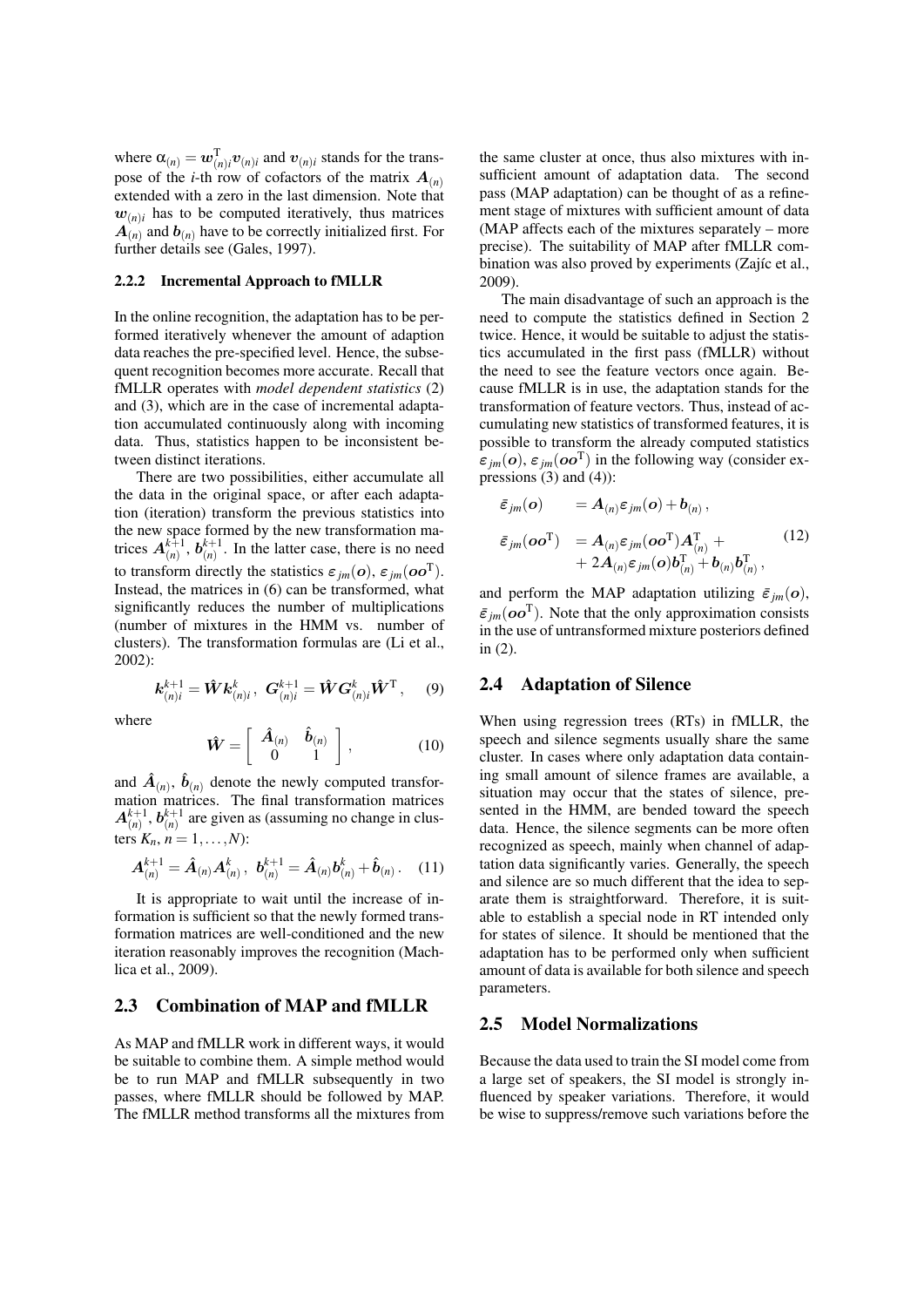adaptation process itself. Method used for this purpose is called Speaker Adaptive Training (SAT) and is based on Linear Transformations (e.g. fMLLR). The details can be found in (Gales, 1997).

# 3 ONLINE ADAPTATION IMPLEMENTATION

Described adaptation techniques require an assignment of feature vectors to the HMM states and mixtures. This assignment is usually acquired using the force alignment of adaptation utterances to the HMM states and mixtures based on manual word transcriptions (supervised approach). In case of online adaptation, where no manual transcriptions are available, recognized word sequence is used instead (unsupervised approach). Since the recognition process is not error-free, some technique for confidence tagging of recognized words should be used to choose only well-recognized segments of speech for speaker adaption.

### 3.1 Confidence Measure

To apply the online speaker adaption as soon as possible, word confidences have to be evaluated very fast for partial word sequences generated periodically along with incoming acoustic signal. We use posterior word probabilities computed on the word graph as a confidence measure (Wessel et al., 2001). For fast evaluation of word confidences, the size of partial word graphs is reduced in the time axis to limit the time of the confidence measure evaluation. In addition, a special modification of the word graph topology is applied in the beginning and at the end of the graph for correct estimation of word confidences near word graph ends.

# 3.2 Force Alignment

The force alignment of adaptation utterances to the HMM states and mixtures is performed only for wellrecognized segments of speech. To use only the trustworthy segments of speech, we use a quite strict criterion for word selection - only words, which have confidence greater than 0.99 and their neighboring words have confidence greater than 0.99 too, are selected. This ensures that the word boundaries of selected words are correctly assigned. The force alignment is then performed in three steps. In the first step, a state network is constructed based on phonetic transcriptions of recognized words. A lexical tree structure is used in the case of more phonetic transcriptions

for one word to reduce the network size. In the second step, the Viterbi search with the beam pruning is applied on the state network to produce a state sequence corresponding to the selected words. Finally, feature vectors are assigned to the HMM state mixtures based on their posterior probability densities.

# 4 EXPERIMENTS

We have performed some experiments of the automatic online subtitling related to a real task running in the Czech public service television. The task concerns subtitling of live transmissions of the Czech Parliament meetings without the use of a shadow speaker. Hence, the original speech signal was being recognized.

# 4.1 Experimental Setup

An acoustic model was trained on 100 hours of parliament speech records with manual transcriptions. We use three-state HMMs and 8 mixtures of multivariate Gaussians for each state. The total number of 43 080 Gaussians is used for the SI model. In addition, discriminative training techniques were used (Povey, 2003). The analogue input speech signal is digitized at 44.1 kHz sampling rate and 16-bit resolution format. We use PLP parameterization with 19 filters and 12 PLP cepstral coefficients with both delta and deltadelta sub-features. Feature vectors are computed at the rate of 100 frames per second.

A language model was trained on about 24M tokens of normalized Czech Parliament meeting transcriptions (Chamber of Deputies only) from different electoral periods. To allow subtitling of arbitrary (including future) electoral period, five classes for representative names in all grammatical cases were created. See (Pražák et al., 2007) for details. The vocabulary size is 177 125 words. For the fast online recognition, we use a class-based bigram language model with Good-Turing discounting trained by SRI Language Modeling Toolkit (Stolcke, 2002). For a more accurate confidence measure of recognized words, the class-based trigram language model is used.

The experiments were performed on 12 test records from different parliament speakers, 5 minutes each, 6 612 words in total. To simulate conditions during a real subtitling, the data for the adaptation were accumulated from the beginning of each test record and individual adaptation steps were performed iteratively whenever the amount of adaption data reaches the pre-specified level. Evaluation of the recognition accuracy was done on the whole test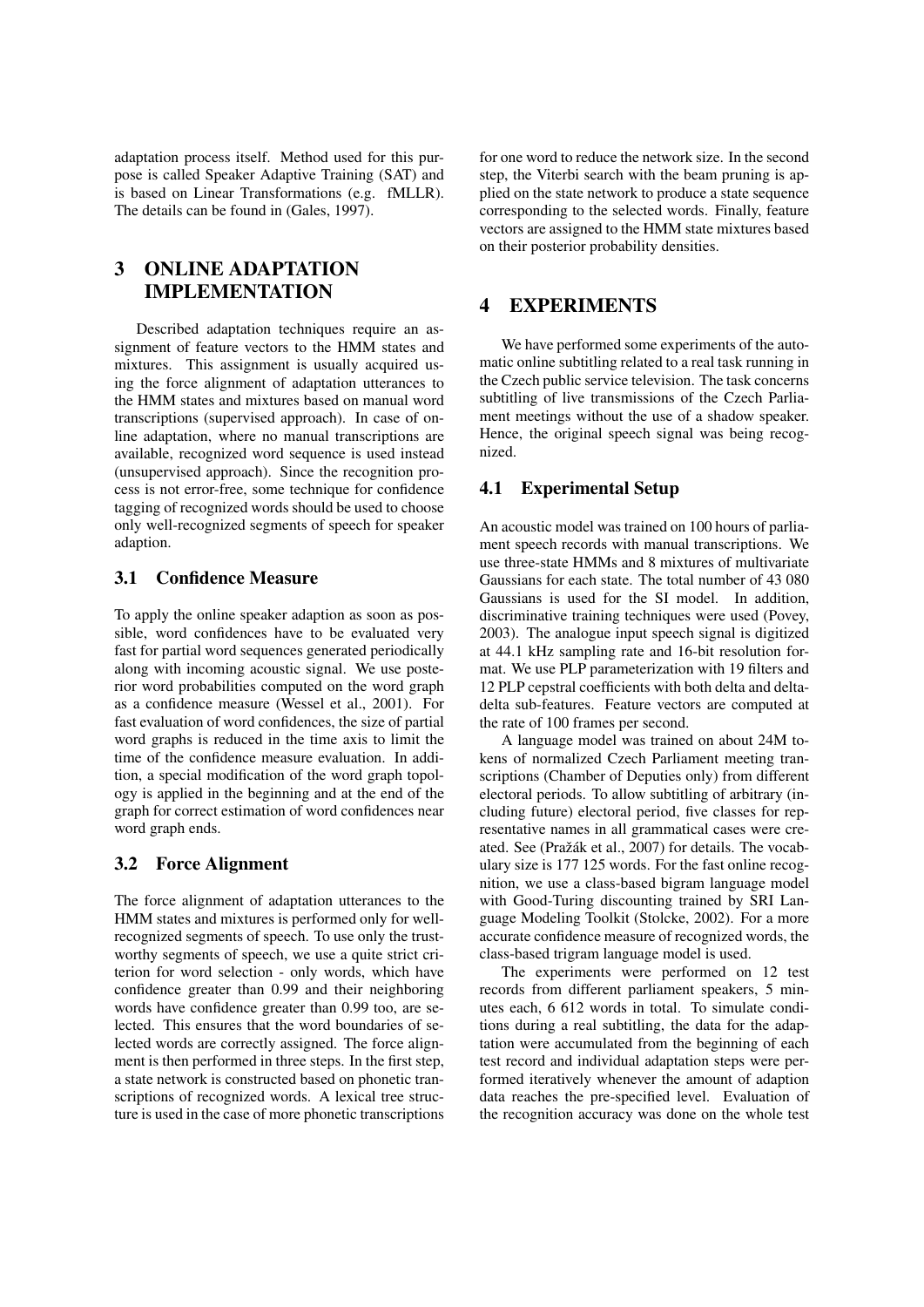

Figure 2: Recognition results using online incremental fMLLR adaptation.

records, thus the influence of each adaptation step approved itself only on parts of records after its application.

# 4.2 Online Adaptation Strategy

There are several online adaptation strategies that come into question. Firstly, incremental fMLLR approach should be used since it requires only moderate number of adaptation data. Moreover, the number of transformation matrices should be continuously increased as the amount of adaptation data grows. The optimum adaptation strategy should generate new transformation matrices whenever new adaptation data are available, this means after each newly recognized word. Unfortunately, such an approach is very time consuming since it takes a while to recompute new fMLLR matrices. In practice, it is appropriate to wait until the increase of information is sufficient so that the benefit of a new adaptation iteration (with increased number of transformation matrices/used clusters – see Section 2.2) is appreciable. The results of this adaptation strategy on our test records are presented in Figure 2.

Individual iterations of the fMLLR adaptation should be performed when sufficient amount of adaptation data for each cluster is available (marked by arrows). The Word Error Rate (WER) reduction after 3rd iteration of adaptation (using 4 clusters/RT nodes) over the baseline (without any adaption) is 16.2 % relatively. It is important to note that the real speech length is about twice longer than the speech adaptation data declared in Figure 2.

Another adaptation strategy combines the benefits from both fMLLR and MAP techniques described in Section 2. An incremental fMLLR approach is used as described above, but as soon as sufficient adap-

tation data for MAP are available; the whole model is recomputed and applied. From that moment new incremental fMLLR adaptation is started and so on. Anyhow, the best adaptation strategy for each speaker should be optimized based on the estimated length of his/her speech.

## 5 CONCLUSION

We have discussed some of the techniques of online speaker adaptation extended with several modifications and improvements. Based on the proposed online adaptation strategy we have performed experiments, where we were able to gain relative reduction of WER 16.2 % over the baseline (without adaptation). In the future work, we are going to investigate the combination of fMLLR and MAP adaptation enhanced with the SAT approach.

## ACKNOWLEDGEMENTS

This work was supported by the Ministry of Education of the Czech Republic under projects MŠMT 2C06020 and MŠMT LC536.

## REFERENCES

- Evans, M. J. (2003). Speech recognition in assisted and live subtitling for television. Technical report, BBC.
- Gales, M. (1996). The generation and use of regression class trees for MLLR adaptation. Technical report, Cambridge University, Engineering Department.
- Gales, M. (1997). Maximum likelihood linear transformations for HMM-based speech recognition. Technical report, Cambridge University, Engineering Department.
- Gauvain, J.-L. and Lee, C.-H. (1994). Maximum aposteriori estimation for multivariate gaussian mixture observations of Markov chains. *IEEE Transactions On Speech and Audio Processing*, 2(2):291 – 298.
- Li, Y., Erdogan, H., Gao, Y., and Marcheret, E. (2002). Incremental on-line feature space MLLR adaptation for telephony speech recognition. In *ICSLP 2002, International Conference on Spoken Language Processing*.
- Machlica, L., Zajíc, Z., and Pražák, A. (2009). Methods of unsupervised adaptation in online speech recognition. In *SPECOM 2009, International Conference on Speech and Computer*.
- Povey, D. (2003). *Discriminative Training for Large Vocabulary Speech Recognition*. PhD thesis, Cambridge University, Engineering Department.